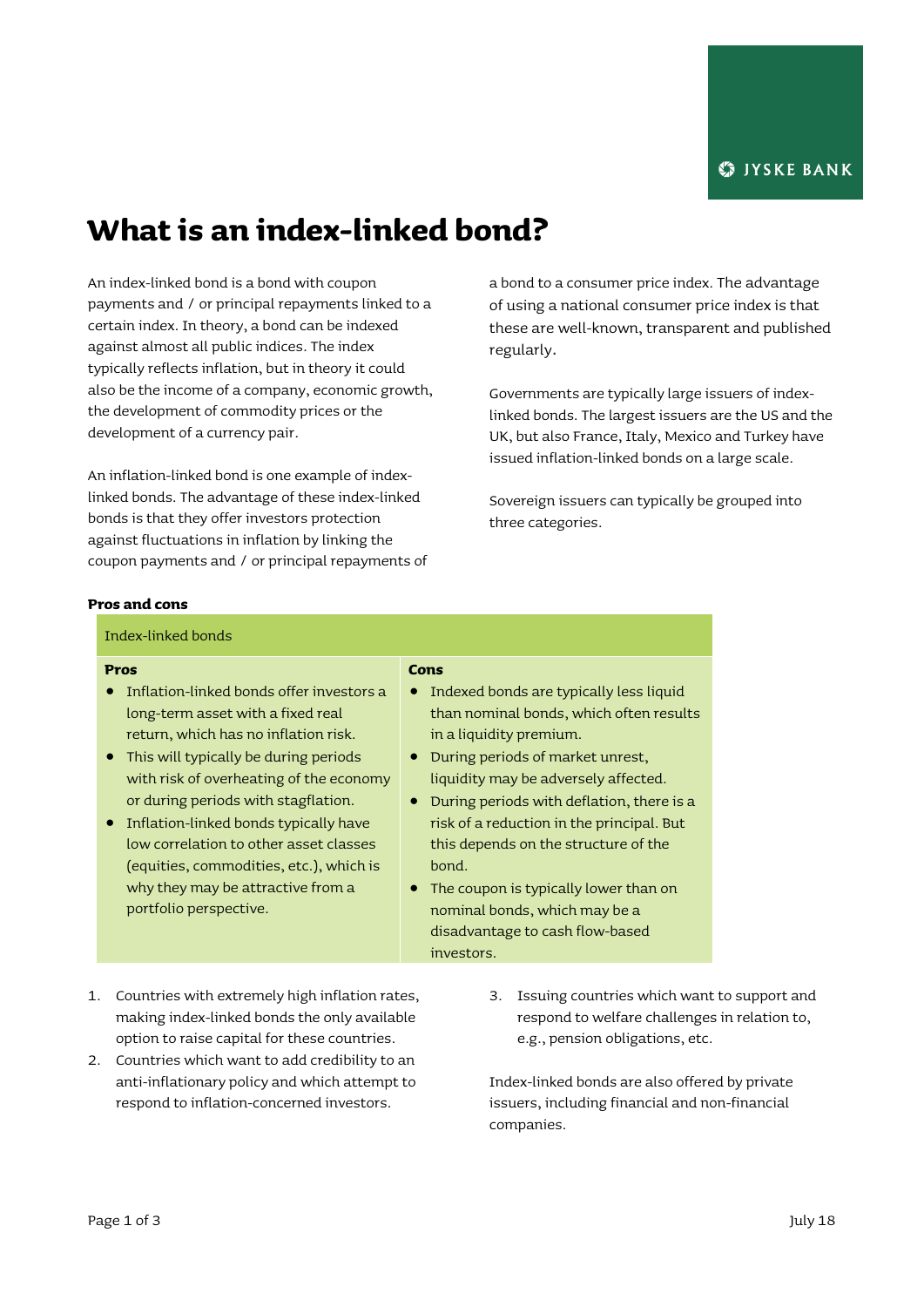# **What index-linked bonds offer**

On a nominal bond, the coupon is the nominal interest received by bondholders. But for an investor, inflation reduces the purchasing power of the interest and repayments received. The interest, which the bondholders receive when adjusted for inflation, is the real interest. This roughly corresponds to nominal interest minus inflation.

If you increase the coupon payments and / or the principal repayments in line with the increase in the consumer price index, as is offered by inflationindexed bonds, the inflation risk can be eliminated and purchasing power maintained.

### **Indexation in actual practice**

Different methods are used to link cash flows to an indexed bond and a specific index. The link can be made via interest payments, repayments, the principal or all three elements.

The most typical indexation is principal-indexed bonds where a fixed coupon is paid, but on the basis of a principal, which grows in step with increases in the index during the maturity period of the bond. In this way, both interest and the repayment of the principal are adjusted for inflation.

There are also zero coupon indexed bonds, interest indexed bonds and indexed annuity bonds.

#### **Return**

Inflation-linked bonds are securities which protect the purchasing power of the investor, as the bond comes with a fixed real coupon. But just like nominal bonds where the price moves as a reaction to nominal changes in the market rate, the price of an index-linked bond will increase when the real interest rate falls and conversely the price will fall when the real interest rate rises.

If you risk a period of deflation, an inflation-linked bond investor may risk that the principal falls below the par value. Many issuing countries offer a floor

under the principal so that the principal will always at least equal par value at maturity of the bond.

## **About risk**

The risk on index-linked bonds is reminiscent of the risk on nominal bonds with interest, credit and liquidity risk.

If you invest in an index-linked bond denominated in a currency other than your base currency, you also assume a currency risk.

When using benchmarks (e.g. interest rate benchmarks) in index-linked bonds, you must be aware of the risk that these benchmarks are or can be subject to national, international or other initiatives, which may mean that the composition of the benchmark is changed or that the benchmark completely disappears.

Further information is available at: www.*[jyskebank.dk/omjyskebank/aftaler/fallbackpla](http://www.jyskebank.dk/omjyskebank/aftaler/fallbackplans) [ns](http://www.jyskebank.dk/omjyskebank/aftaler/fallbackplans)*

Index-linked bonds are categorised as red, according to the risk classification.

*Read more about the risk classification of investment products at: www.jyskebank.dk/investeringsinfo.*

We recommend that you seek advice from professional advisers about any accounting and tax consequences before you buy index-linked bonds.

# **What you should know before trading**

We recommend that your investment profile is reviewed before you engage in transactions. Your relationship manager can help you with that. We also recommend that you contact your relationship manager if you have any questions in relation to the fact sheet - or if, generally, you would like to have some points clarified.